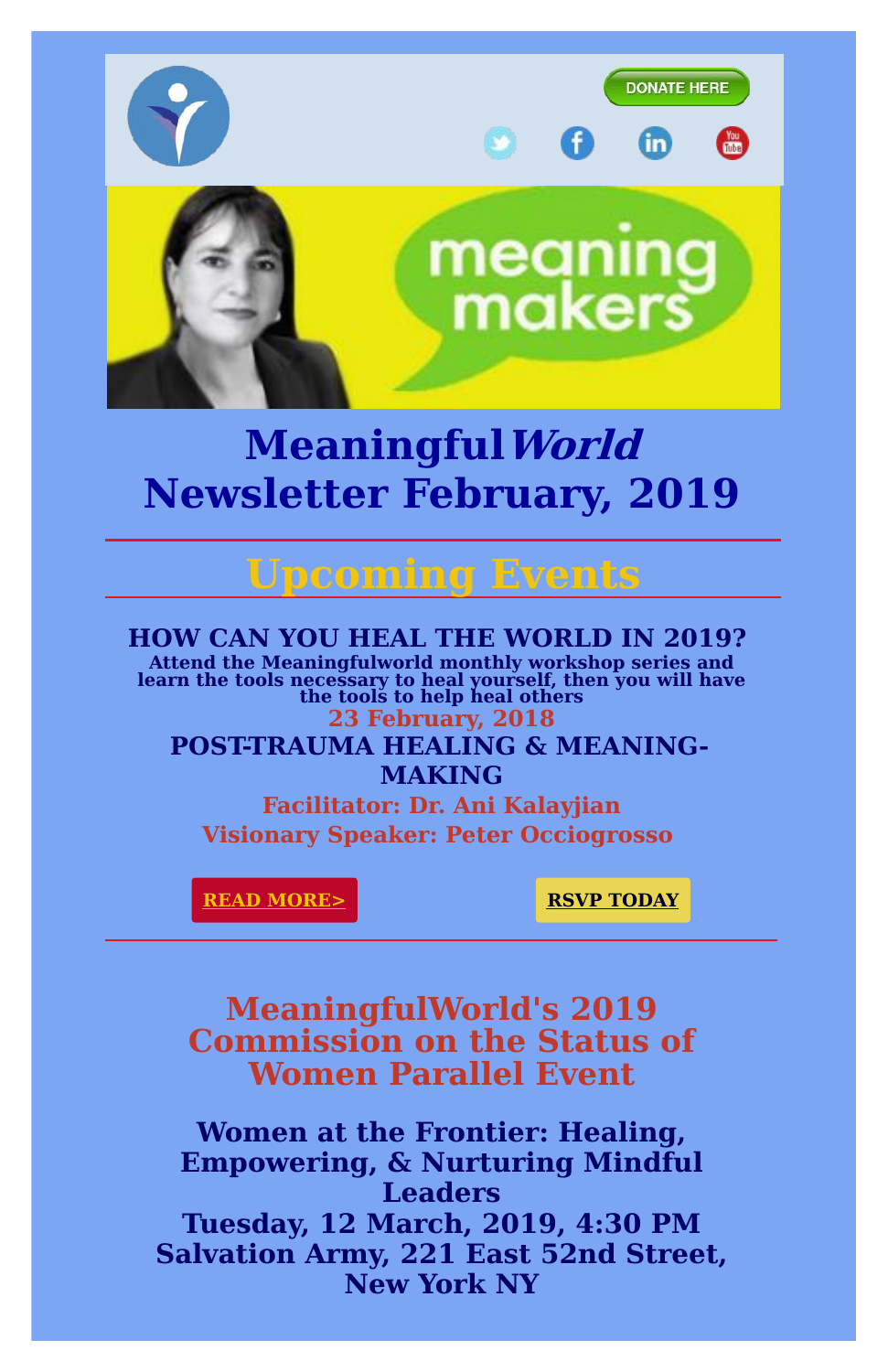#### **READ [MORE>](https://d2zhgehghqjuwb.cloudfront.net/accounts/12098/original/ATOP_Meaningfulworld_UN_CSW_March_2019.pdf?1549910687)**



**Want to join MeaningfulWorld? 2019 Call for Interns**

**READ [MORE>](https://d2zhgehghqjuwb.cloudfront.net/accounts/12098/original/ATOP_Meaningfulworld_Intern_Call_2019-2020_.pdf?1544902196)**

## **MeaningfulWorld 2019 Krieger Genocide Prevention Essay Contest**

**Washington Post Interview -**

## **\$100.00 for High School student winners \$200.00 for College/University student winners 2 awards given from each category**

#### **READ [MORE>](http://meaningfulworld.com/wp-content/uploads/2018/11/2019-Meaningfulworld-Genocide-Prevention-Krieger-Essay-Contest-24-April-Deadline-for-High-School-College-Students.pdf)**

### **Media & Publications**

**[Forgiveness](https://d2zhgehghqjuwb.cloudfront.net/accounts/12098/original/Traumatic_Stress_Symptoms.pdf?1486480892) and Meaning of Life**









**Bronx Net**





**[International](https://d2zhgehghqjuwb.cloudfront.net/accounts/12098/original/International_Psychology_Bullentin_Spring_2017_page_5.pdf?1503452568) Psychology**



Support! Meaningful projects around the world

Download The 7-step Integrative Healing Model



**[SUPPORT](http://meaningfulworld.com/get-involved/donation)**

## Books & CD By: Dr. Ani Kalayjian